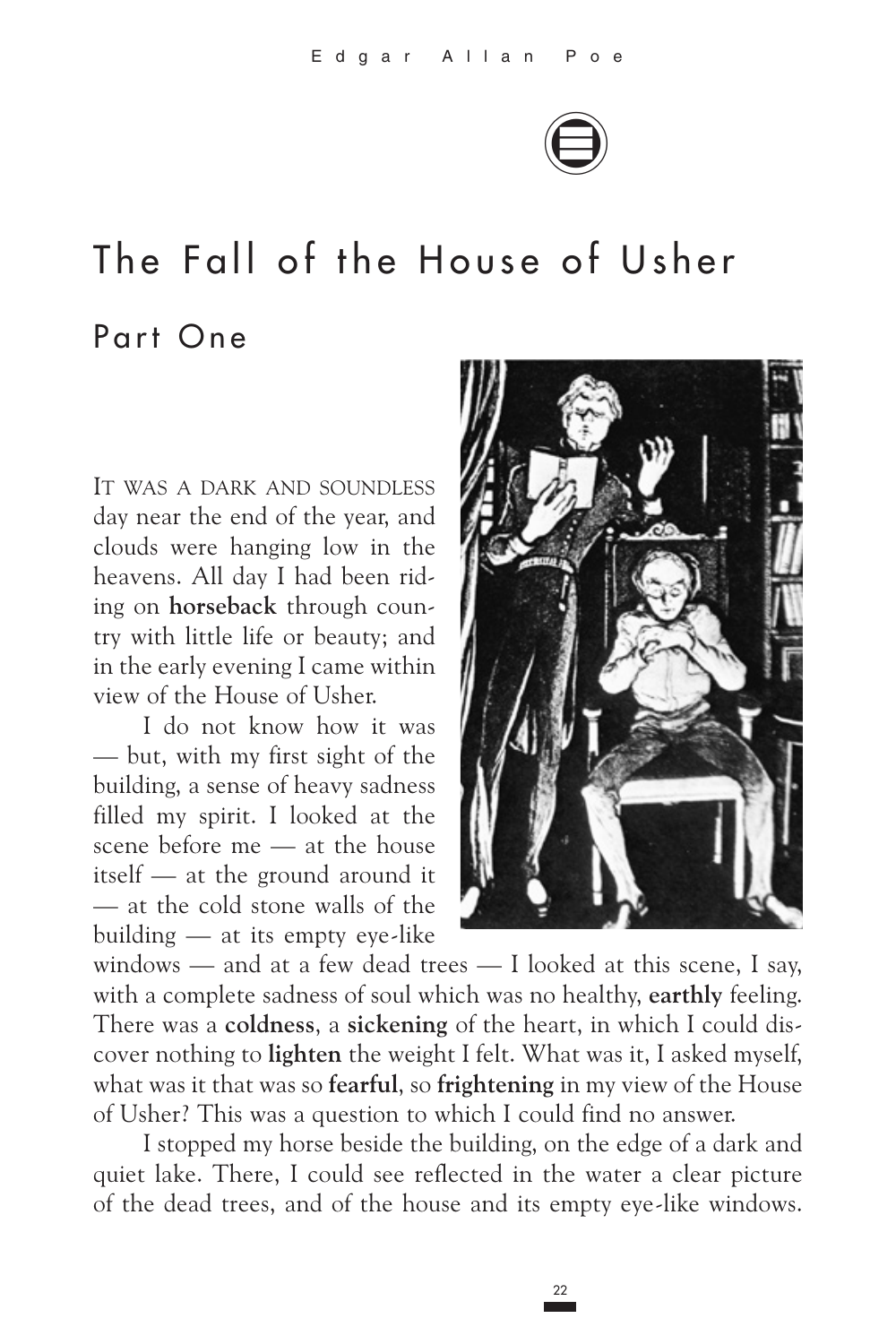I was now going to spend several weeks in this house of sadness this house of **gloom**. Its owner was named Roderick Usher. We had been friends when we were boys; but many years had passed since our last meeting. A letter from him had reached me, a wild letter which demanded that I reply by coming to see him. He wrote of an illness of the body — of a sickness of the mind — and of a desire to see me his best and indeed his only friend. It was the manner in which all this was said — it was the heart in it — which did not allow me to say no.

Although as boys we had been together, I really knew little about my friend. I knew, however, that his family, a very old one, had long been famous for its understanding of all the arts and for many quiet acts of kindness to the poor. I had learned too that the family had never been a large one, with many branches. The name had passed always from father to son, and when people spoke of the "House of Usher," they included both the family and the family home.

I again looked up from the picture of the house reflected in the lake to the house itself. A strange idea grew in my mind — an idea so strange that I tell it only to show the force of the feelings which laid their weight on me. I really believed that around the whole house, and the ground around it, the air itself was different. It was not the air of heaven. It rose from the dead, **decaying** trees, from the gray walls, and the quiet lake. It was a **sickly**, **unhealthy** air that I could see, slow-moving, heavy, and gray.

Shaking off from my spirit what must have been a dream, I looked more carefully at the building itself. The most **noticeable** thing about it seemed to be its great age. None of the walls had fallen, yet the stones appeared to be in a condition of advanced **decay**. Perhaps the careful eye would have discovered the beginning of a break in the front of the building, a crack making its way from the top down the wall until it became lost in the dark waters of the lake.

I rode over a short bridge to the house. A man who worked in the house — a **servant** — took my horse, and I entered. Another servant, of quiet step, led me without a word through many dark **turnings** to the room of his master. Much that I met on the way added, I do not know how, to the **strangeness** of which I have already spoken. While the objects around me — the dark wall **coverings**, the blackness of the floors, and the things brought home from long forgotten wars —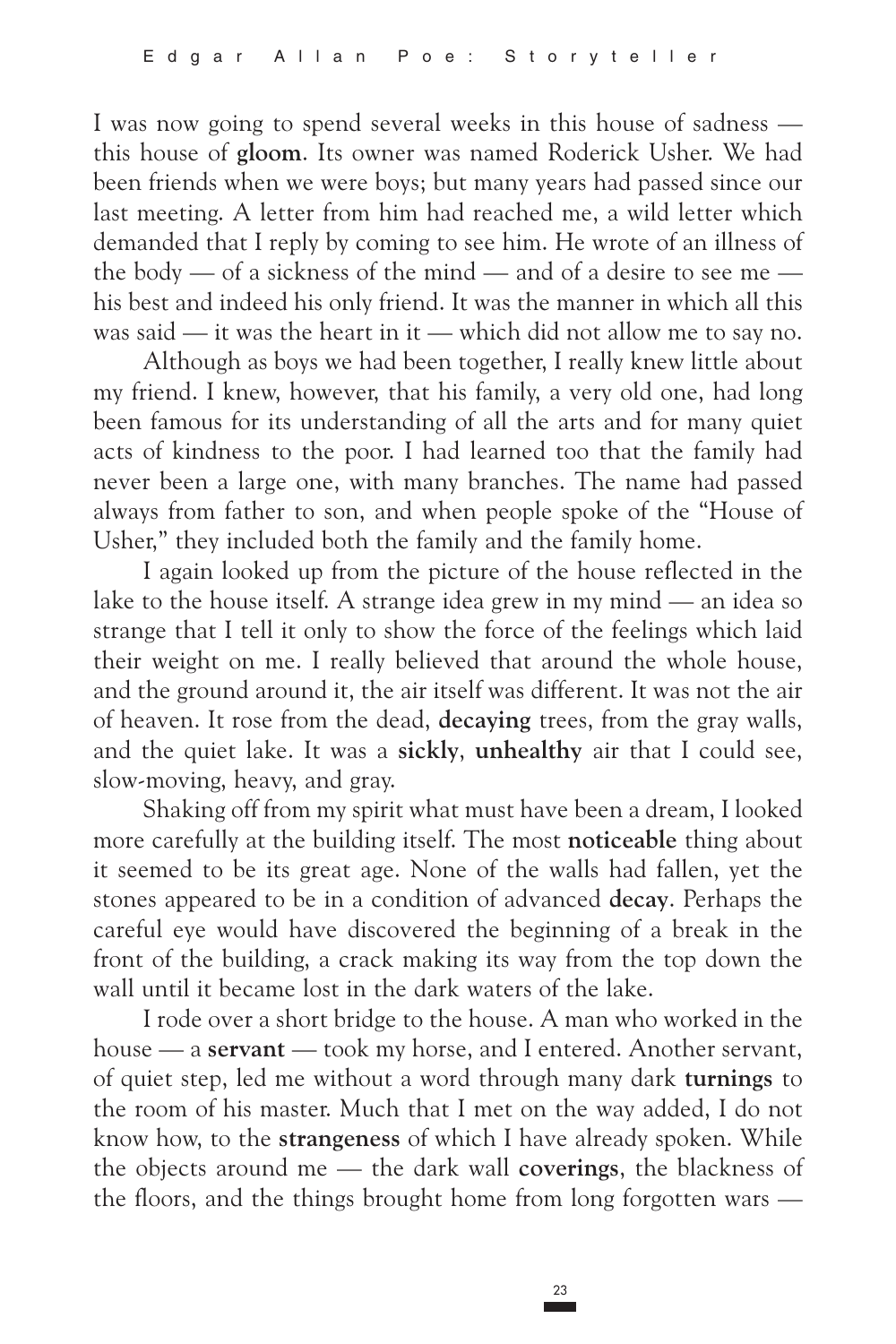while these things were like the things I had known since I was a baby — while I admitted that all this was only what I had expected — I was still surprised at the strange ideas which grew in my mind from these simple things.

The room I came into was very large and high. The windows were high, and pointed at the top, and so far above the black floor that they were quite out of reach. Only a little light, red in color, made its way through the glass, and served to lighten the nearer and larger objects. My eyes, however, tried and failed to see into the far, high corners of the room. Dark coverings hung upon the walls. The many chairs and tables had been used for a long, long time. Books lay around the room, but could give it no sense of life. I felt sadness hanging over everything. No escape from this deep cold gloom seemed possible.

As I entered the room, Usher stood up from where he had been lying and met me with a **warmth** which at first I could not believe was real. A look, however, at his face told me that every word he spoke was true.

We sat down; and for some moments, while he said nothing, I looked at him with a feeling of sad surprise. Surely, no man had ever before changed as Roderick Usher had! Could this be the friend of my early years? It is true that his face had always been unusual. He had gray-white skin; eyes large and full of light; lips not bright in color, but of a beautiful shape; a **well-shaped** nose; hair of great softness — a face that was not easy to forget. And now the increase in this strangeness of his face had caused so great a change that I almost did not know him. The horrible white of his skin, and the strange light in his eyes, surprised me and even made me afraid. His hair had been allowed to grow, and in its softness it did not fall around his face but seemed to lie upon the air. I could not, even with an effort, see in my friend the appearance of a simple human being.

In his manner, I saw at once, changes came and went; and I soon found that this resulted from his attempt to quiet a very great **nervousness**. I had indeed been prepared for something like this, partly by his letter and partly by remembering him as a boy. His actions were first too quick and then too quiet. Sometimes his voice, slow and **trembling** with fear, quickly changed to a strong, heavy, carefully spaced, too perfectly controlled manner. It was in this manner that he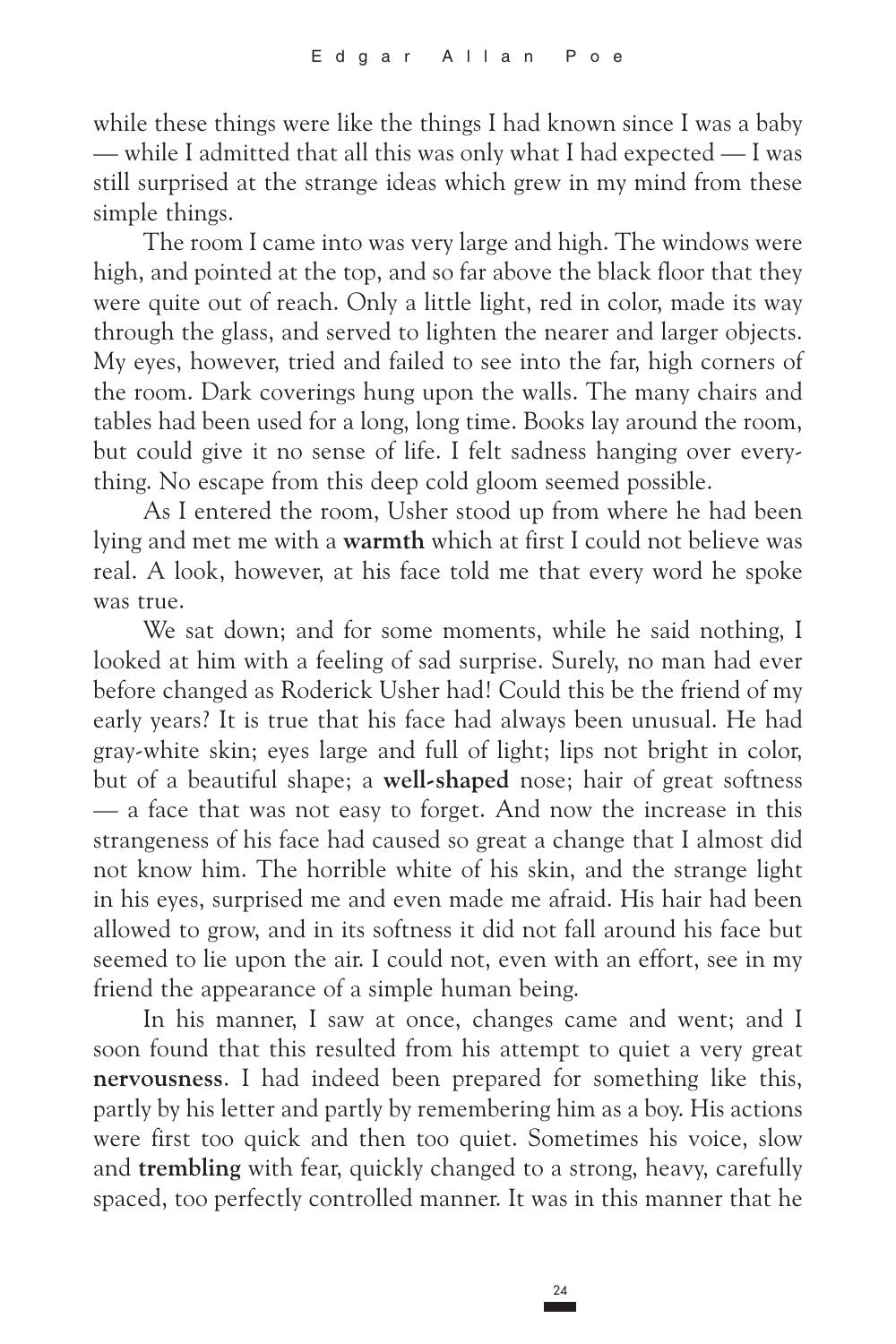spoke of the purpose of my visit, of his desire to see me, and of the deep **delight** and strength he expected me to give him. He told me what he believed to be the nature of his illness. It was, he said, a family sickness, and one from which he could not hope to grow better — but it was, he added at once, only a nervous illness which would without doubt soon pass away. It showed itself in a number of strange feelings. Some of these, as he told me of them, interested me but were beyond my understanding; perhaps the way in which he told me of them added to their strangeness. He suffered much from a sickly increase in the feeling of all the senses; he could eat only the most tasteless food; all flowers smelled too strongly for his nose; his eyes were hurt by even a little light; and there were few sounds which did not fill him with horror. A certain kind of sick fear was completely his master.

"I shall die," he said. "I shall die! I must die of this **fool's** sickness. In this way, this way and no other way, I shall be lost. I fear what will happen in the future, not for what happens, but for the result of what happens. I have, indeed, no fear of pain, but only fear of its result of terror! I feel that the time will soon arrive when I must lose my life, and my mind, and my soul, together, in some last battle with that horrible enemy: FEAR!"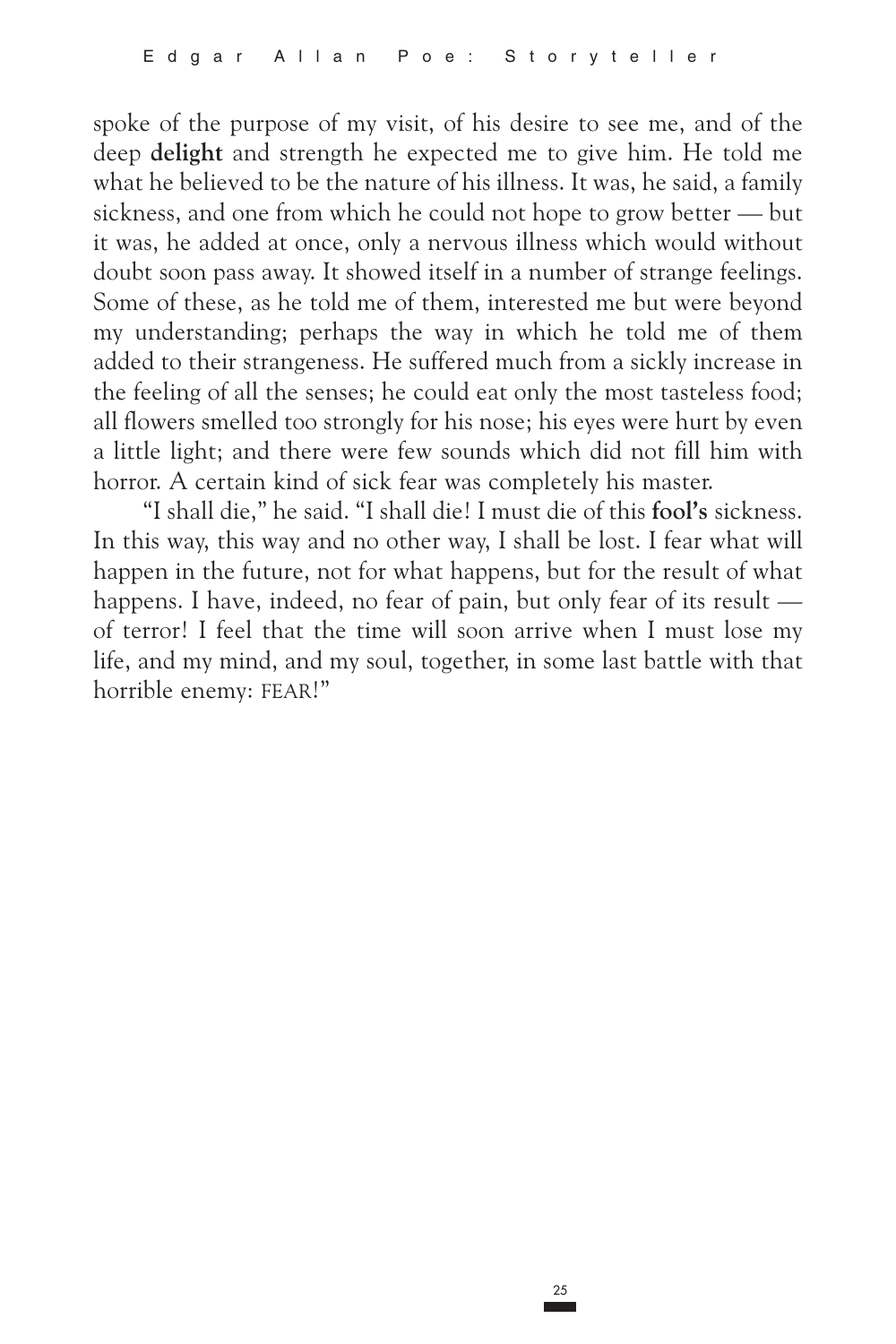

## The Fall of the House of Usher

## Part Two

Roderick Usher, whom I had known as a boy, was now ill and had asked me to come to help him. When I arrived I felt something strange and fearful about the great old stone house, about the lake in front of it, and about Usher himself. He appeared not like a human being, but like a spirit that had come back from beyond the **grave**. It was an illness, he said, from which he would surely die. He called his sickness fear. "I have," he said, "no fear of pain, but only the fear of its result — of terror. I feel



that the time will soon arrive when I must lose my life, and my mind, and my soul, together, in some last battle with that horrible enemy: fear!"

I learned also, but slowly, and through broken words with doubtful meaning, another strange fact about the condition of Usher's mind. He had certain sick fears about the house in which he lived, and he had not stepped out of it for many years. He felt that the house, with its gray walls and the quiet lake around it, had somehow through the long years gotten a strong hold on his spirit.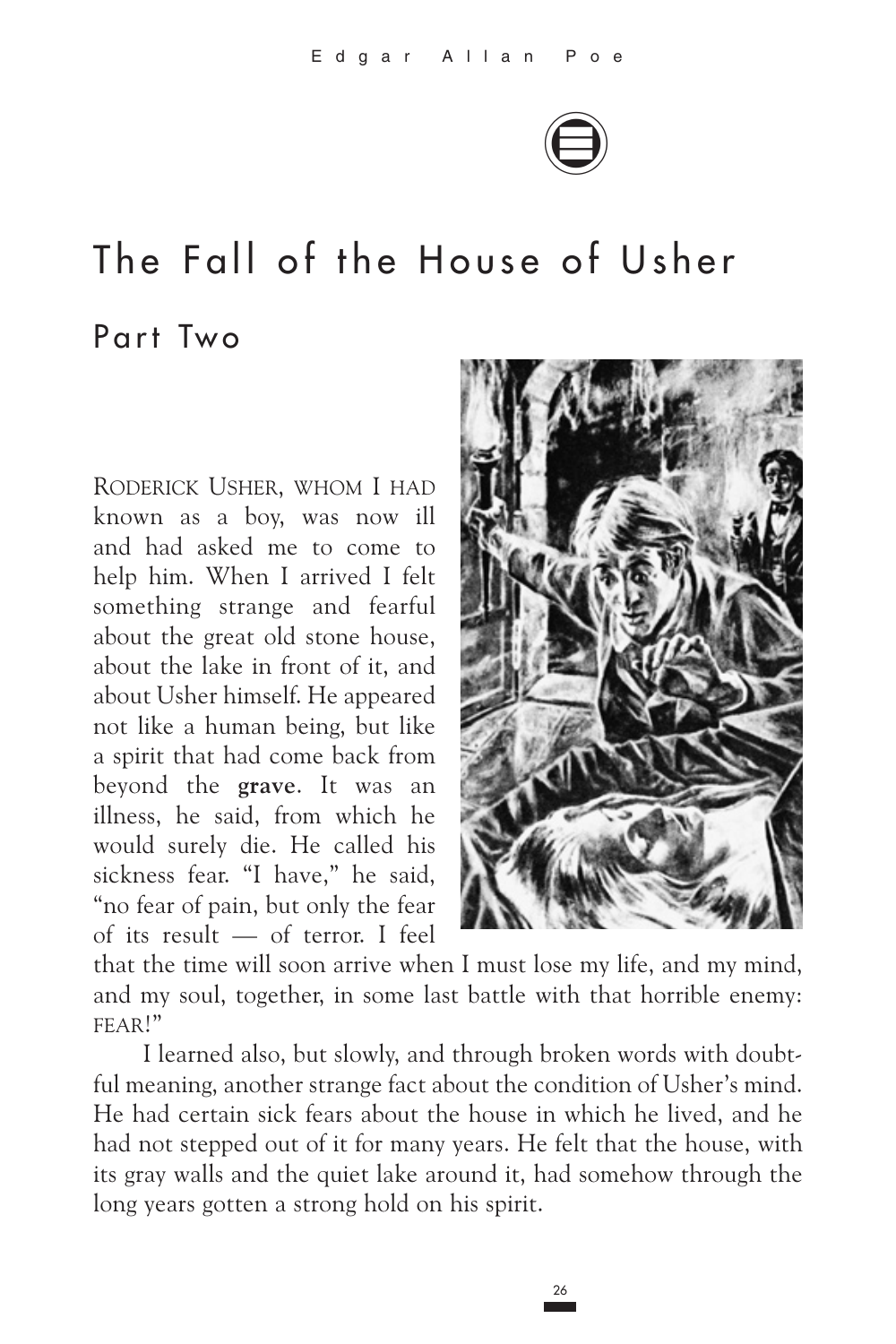He said, however, that much of the gloom which lay so heavily on him was probably caused by something more **plainly** to be seen — by the **long-continued** illness — indeed, the coming death — of a **dearly**  loved sister — his only company for many years. Except for himself, she was the last member of his family on earth. "When she dies," he said, with a sadness which I can never forget, "when she dies, I will be the last of the old, old family — the House of Usher."

While he spoke, the lady Madeline (for so she was called) passed slowly through a distant part of the room, and without seeing that I was there, went on. I looked at her with a complete and wondering surprise and with some fear — and yet I found I could not explain to myself such feelings. My eyes followed her. When she came to a door and it closed behind her, my eyes turned to the face of her brother — but he had put his face in his hands, and I could see only that the thin fingers through which his tears were flowing were whiter than ever before.

The illness of the lady Madeline had long been beyond the help of her doctors. She seemed to care about nothing. Slowly her body had grown thin and weak, and often for a short period she would fall into a sleep like the sleep of the dead. So far she had not been forced to stay in bed; but by the evening of the day I arrived at the house, the power of her **destroyer** (as her brother told me that night) was too strong for her. I learned that my one sight of her would probably be the last I would have — that the lady, at least while living, would be seen by me no more.

For several days following, her name was not spoken by either Usher or myself; and during this period I was busy with efforts to lift my friend out of his sadness and gloom. We painted and read together; or listened, as if in a dream, to the wild music he played. And so, as a warmer and more loving friendship grew between us, I saw more clearly the **uselessness** of all attempts to bring happiness to a mind from which only darkness came, spreading upon all objects in the world its **never-ending** gloom.

I shall always remember the hours I spent with the master of the House of Usher. Yet I would fail in any attempt to give an idea of the true character of the things we did together. There was a strange light over everything. The paintings which he made made me **tremble**,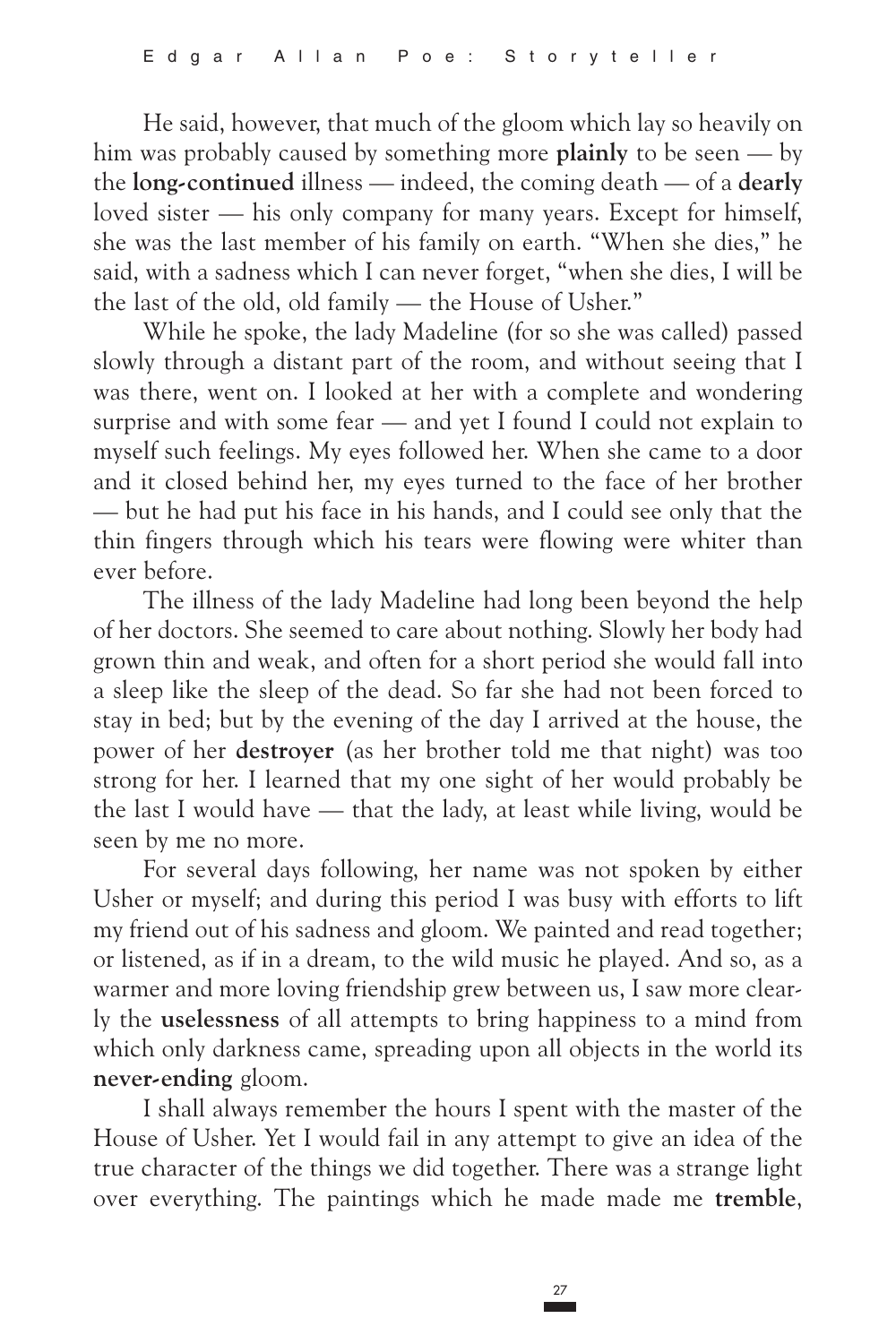though I know not why. To tell of them is beyond the power of written words. If ever a man painted an idea, that man was Roderick Usher. For me at least there came out of his pictures a sense of fear and wonder.

One of these pictures may be told, although **weakly**, in words. It showed the inside of a room where the dead might be placed, with low walls, white and **plain**. It seemed to be very deep under the earth. There was no door, no window; and no light or fire burned; yet a river of light flowed through it, filling it with a horrible, **ghastly** brightness.

I have spoken of that **sickly** condition of the senses, which made most music painful for Usher to hear. The notes he could listen to with pleasure were very few. It was this fact, perhaps, that made the music he played so different from most music. But the wild beauty of his playing could not be explained.

The words of one of his songs, called "The Haunted **Palace**," I have easily remembered. In it I thought I saw, and for the first time, that Usher knew very well that his mind was **weakening**. This song told of a great house where a king lived — a palace — in a green valley, where all was light and color and beauty, and the air was sweet. In the palace were two bright windows through which people in that happy valley could hear music and could see smiling ghosts — spirits — moving around the king. The palace door was of the richest materials, in red and white; through it came other spirits whose only duty was to sing in their beautiful voices about how wise their king was.

But a dark change came, the song continued, and now those who enter the valley see through the windows, in a red light, shapes that move to broken music; while through the door, now colorless, a ghastly river of ghosts, laughing but no longer smiling, rushes out forever.

Our talk of this song led to another strange idea in Usher's mind. He believed that plants could feel and think, and not only plants, but rocks and water as well. He believed that the gray stones of his house, and the small plants growing on the stones, and the decaying trees, had a power over him that made him what he was.

Our books — the books which, for years, had fed the sick man's mind — were, as might be supposed, of this same wild character. Some of these books Usher sat and studied for hours. His chief delight was found in reading one very old book, written for some forgotten church, telling of the Watch over the Dead.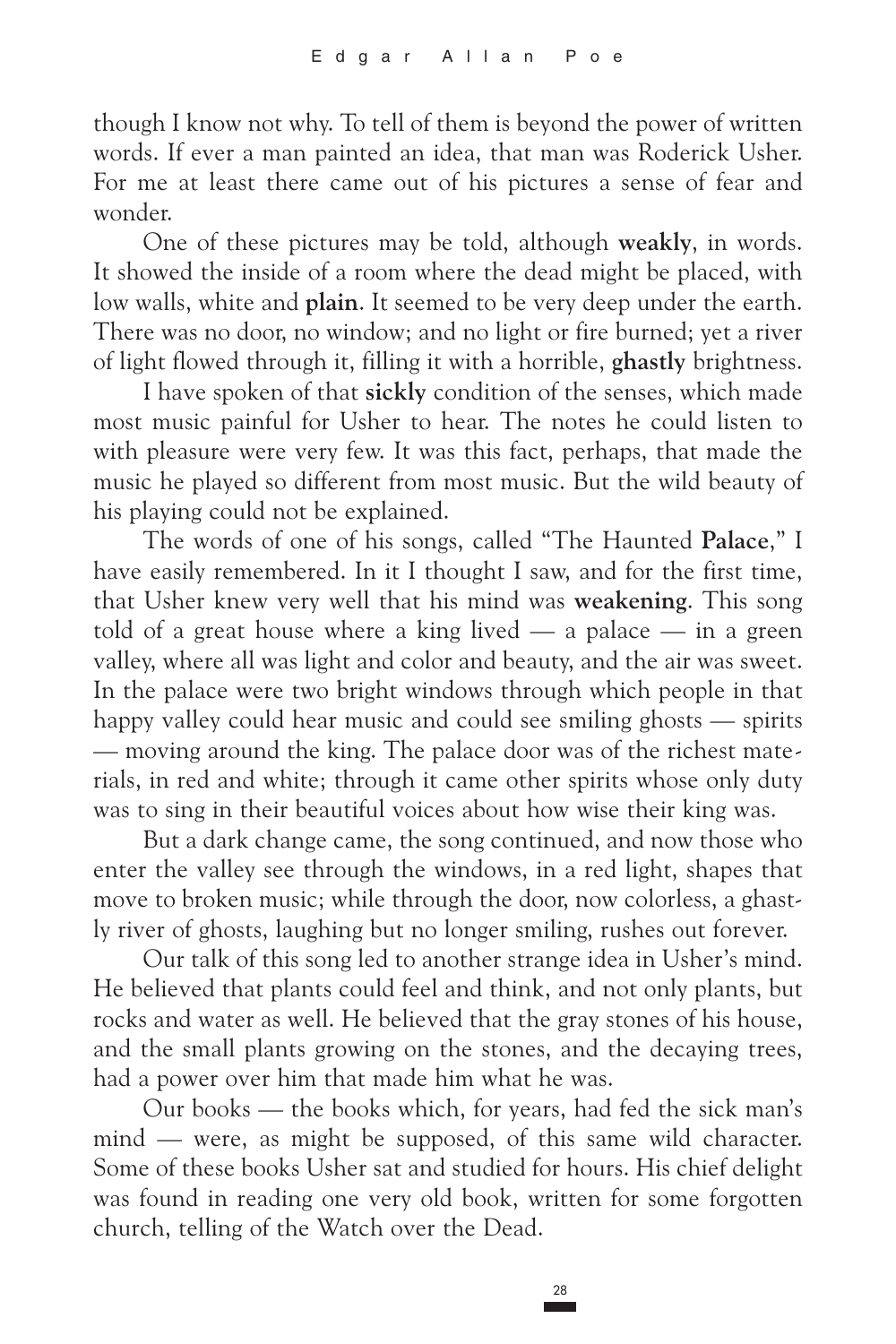At last, one evening he told me that the lady Madeline was alive no more. He said he was going to keep her body for a time in one of the many **vaults** inside the walls of the building. The **worldly** reason he gave for this was one with which I felt I had to agree. He had decided to do this because of the nature of her illness, because of the strange interest and questions of her doctors, and because of the great distance to the **graveyard** where members of his family were placed in the earth.

We two carried her body to its resting place. The vault in which we placed it was small and dark, and in ages past it must have seen strange and bloody scenes. It lay deep below that part of the building where I myself slept. The thick door was of iron, and because of its great weight made a loud, hard sound when it was opened and closed.

As we placed the lady Madeline in this room of horror I saw for the first time the great **likeness** between brother and sister, and Usher told me then that they were twins — they had been born on the same day. For that reason the understanding between them had always been great, and the tie that held them together very strong.

We looked down at the dead face one last time, and I was filled with wonder. As she lay there, the lady Madeline looked not dead but asleep — still soft and warm — though to the touch cold as the stones around us.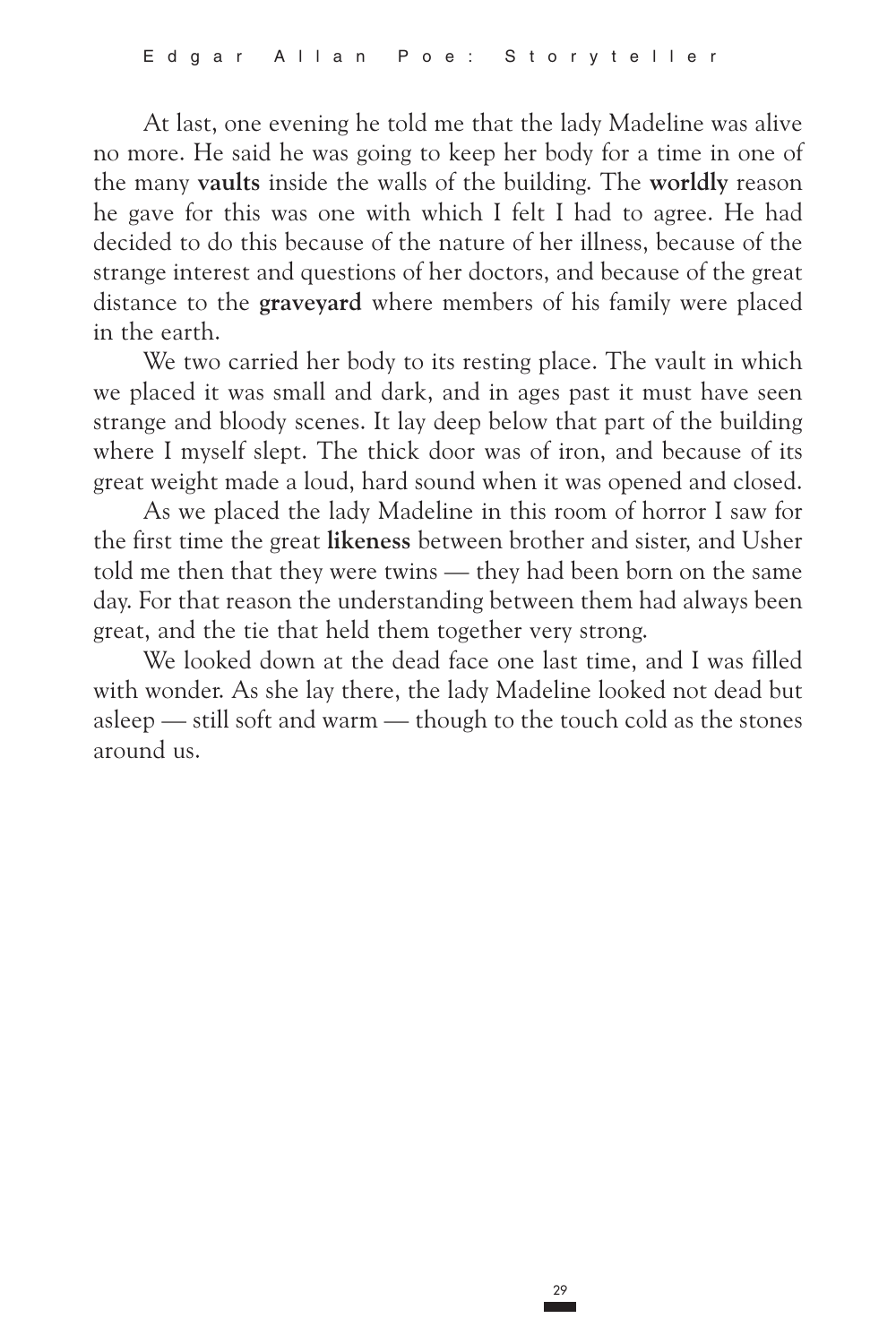

## The Fall of the House of Usher Part Three

I was visiting an old friend of mine, Roderick Usher, in his old stone house, his palace, where a feeling of death hung on the air. I saw how fear was pressing on his heart and mind. Now his only sister, the lady Madeline, had died and we had put her body in its resting place, in a room inside the cold walls of the palace, a **damp**, dark vault, a fearful place. As we looked down upon her face, I saw that there was a strong likeness between the two. "Indeed," said Usher, "we were born on the same day, and the tie between us has always been strong."



We did not long look down at her, for fear and wonder filled our hearts. There was still a little color in her face and there seemed to be a smile on her lips. We closed the heavy iron door and returned to the rooms above, which were hardly less **gloomy** than the vault.

And now a change came in the sickness of my friend's mind. He went from room to room with a **hurried** step. His face was, if possible, whiter and more ghastly than before, and the light in his eyes had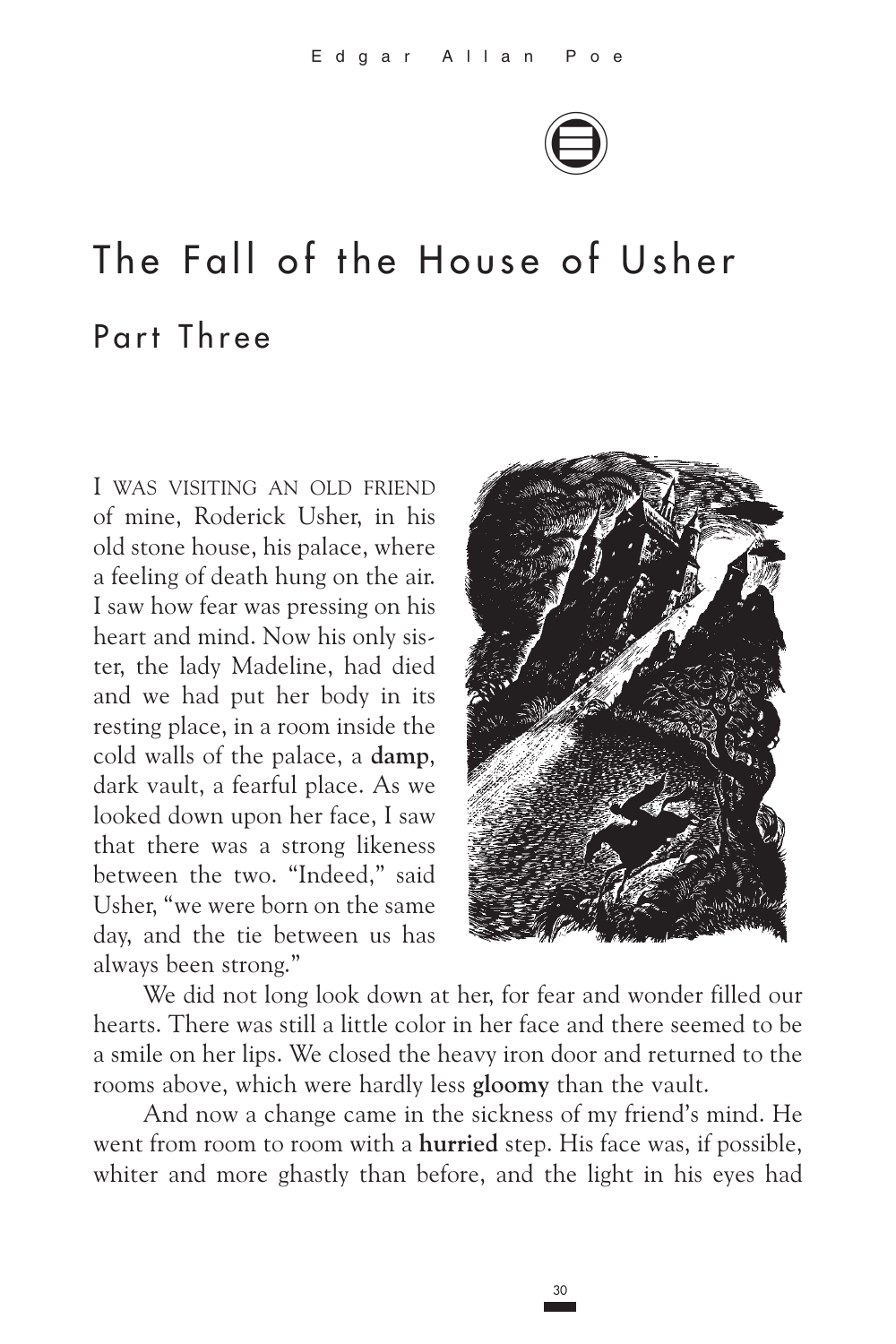gone. The **trembling** in his voice seemed to show the greatest fear. At times he sat looking at nothing for hours, as if listening to some sound I could not hear. I felt his condition, slowly but certainly, gaining power over me; I felt that his wild ideas were becoming fixed in my own mind.

As I was going to bed late in the night of the seventh or eighth day after we placed the lady Madeline within the vault, I experienced the full power of such feelings. Sleep did not come — while the hours passed. My mind fought against the nervousness. I tried to believe that much, if not all, of what I felt was due to the gloomy room, to the dark wall coverings, which in a rising wind moved on the walls. But my efforts were **useless**. A trembling I could not stop filled my body, and fear without reason caught my heart. I sat up, looking into the darkness of my room, listening — I do not know why — to certain low sounds which came when the storm was quiet. A feeling of horror lay upon me like a heavy weight. I put on my clothes and began walking **nervously** around the room.

I had been walking for a very short time when I heard a light step coming toward my door. I knew it was Usher. In a moment I saw him at my door, as usual very white, but there was a wild laugh in his eyes. Even so, I was glad to have his company. "And have you not seen it?" he said. He **hurried** to one of the windows and opened it to the storm.

The force of the entering wind nearly lifted us from our feet. It was, indeed, a **stormy** but beautiful night, and **wildly** strange. The heavy, **low-hanging** clouds which seemed to press down upon the house, flew from all directions against each other, always returning and never passing away in the distance. With their great thickness they cut off all light from the moon and the stars. But we could see them because they were lighted from below by the air itself, which we could see, rising from the dark lake and from the stones of the house itself.

"You must not — you shall not look out at this!" I said to Usher, as I led him from the window to a seat. "This appearance which surprises you so has been seen in other places, too. Perhaps the lake is the cause. Let us close this window; the air is cold. Here is one of the stories you like best. I will read and you shall listen and thus we will live through this fearful night together."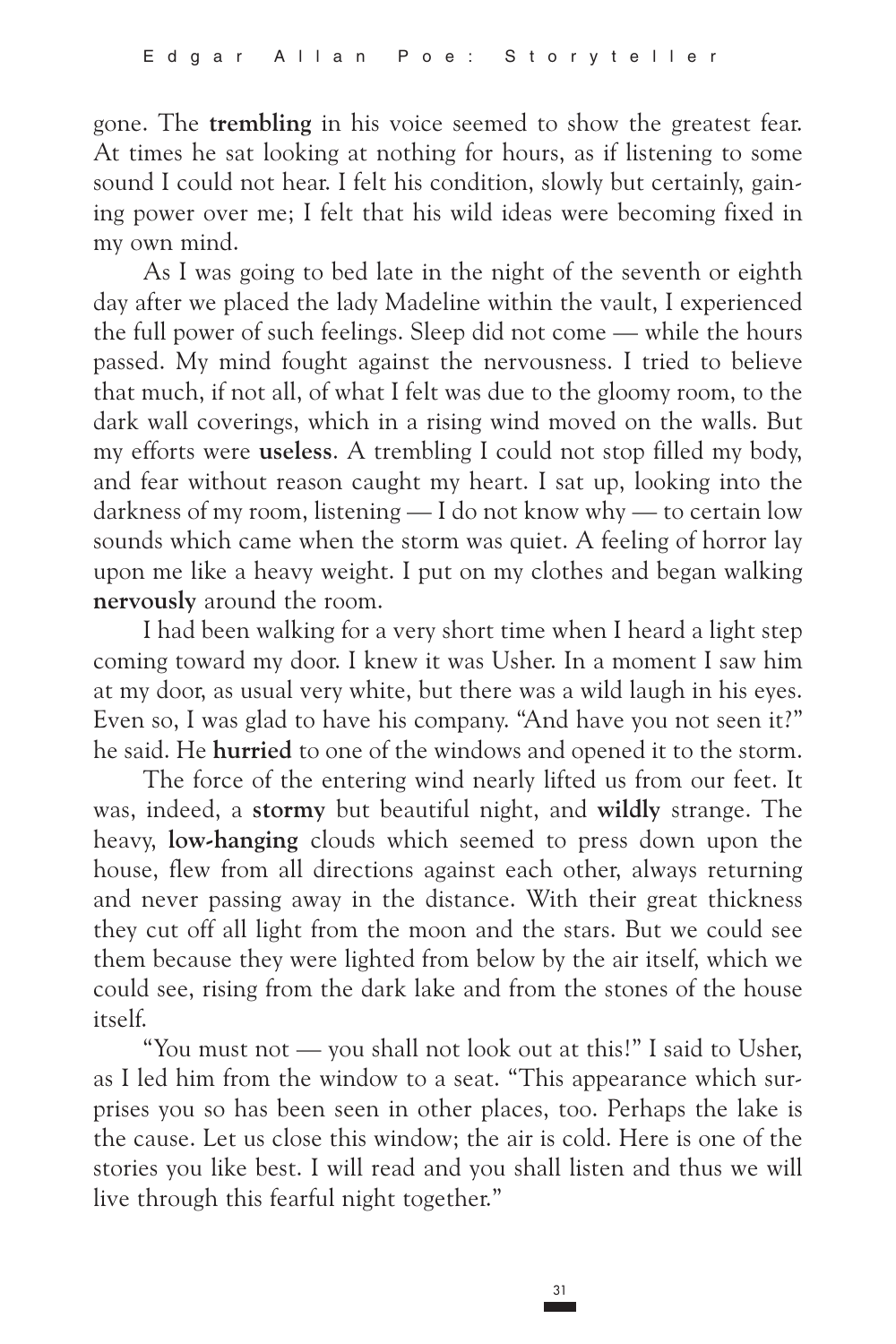The old book which I had picked up was one written by a fool for fools to read, and it was not, in truth, one that Usher liked. It was, however, the only one within easy reach. He seemed to listen quietly. Then I came to a part of the story in which a man, a strong man full of wine, begins to break down a door, and the sound of the dry wood as it breaks can be heard through all the forest around him.

Here I stopped, for it seemed to me that from some very distant part of the house sounds came to my ears like those of which I had been reading. It must have been this likeness that had made me notice them, for the sounds themselves, with the storm still increasing, were nothing to stop or interest me.

I continued the story, and read how the man, now entering through the broken door, discovers a strange and terrible animal of the kind so often found in these old stories. He strikes it and it falls, with such a cry that he has to close his ears with his hands. Here again I stopped.

There could be no doubt. This time I did hear a distant sound, very much like the cry of the animal in the story. I tried to control myself so that my friend would see nothing of what I felt. I was not certain that he had heard the sound, although he had clearly changed in some way. He had slowly moved his chair so that I could not see him well. I did see that his lips were moving as if he were speaking to himself. His head had dropped forward, but I knew he was not asleep, for his eyes were open and he was moving his body from side to side.

I began reading again, and quickly came to a part of the story where a heavy piece of iron falls on a stone floor with a ringing sound. These words had just passed my lips when I heard clearly, but from far away, a loud ringing sound — as if something of iron had indeed fallen heavily upon a stone floor, or as if an iron door had closed.

I lost control of myself completely, and jumped up from my chair. Usher still sat, moving a little from side to side. His eyes were turned to the floor. I rushed to his chair. As I placed my hand on his shoulder, I felt that his whole body was trembling; a sickly smile touched his lips; he spoke in a low, quick, and nervous voice as if he did not know I was there.